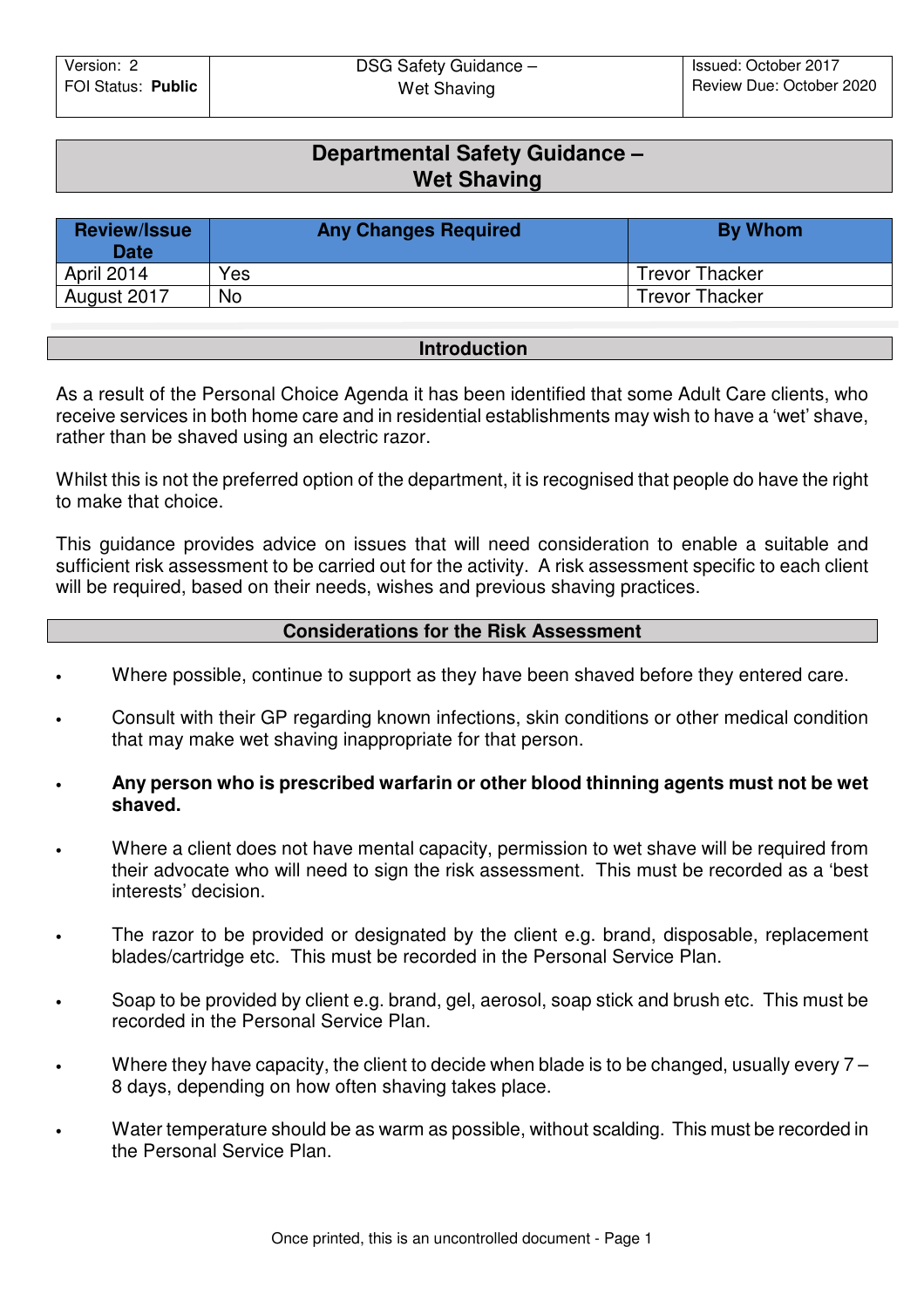• Pre-shave or after shave lotions, balms or moisturisers to be provided by the client and stated in the Personal Service Plan. Not to be recorded on MAR sheet unless prescribed.

## **Guidance on Wet Shaving**

### **Pre- Shave**

### **Equipment required:**

Sharp razor; shaving soap, gel or cream; shaving brush (optional); shaving mug or bowl (if brush is to be used); hot towel (optional); after-shave balm or moisturiser (optional); clean towel to dry the face.

Wet shaving is a form of 'personal care'. Staff must wear disposal gloves, aprons and any other Personal Protective Equipment (PPE) identified in the person specific wet shaving risk assessment. Staff must also follow universal precautions for the duration of the shave.

- 1. Allow at least 10 minutes from the client getting out of bed before shaving commences.
- 2. Ensure the resident's face has been washed.
- 3. Dampen the face with warm water or a warm face cloth. This has the effect of swelling the shafts of facial hair, making it easier for the razor to give a close shave.
- 4. If a shaving brush is to be used:
	- Soak the brush in hot water for about 10 minutes
	- If a soap stick is to be used, work the brush and soap stick together to form a thick lather using a shaving mug or bowl
	- If a cream or gel is to be used, place a small amount of cream/gel in the centre of the brush
	- Apply lather to the face using a circular motion. To apply more lather, wet the brush with warm/hot water and re-apply to the face, again using a circular motion.

If a shaving brush is not to be used:

- Apply a small amount of cream or gel to the finger tips.
- Apply to the face using a circular motion.
- 5. Wipe soap from the lips and nostrils using a face cloth or towel.

### **The Shave**

- 1. If necessary, tighten the skin by applying a small amount of pressure with the fingers below the point to be shaved.
- 2. Apply the razor to the face.